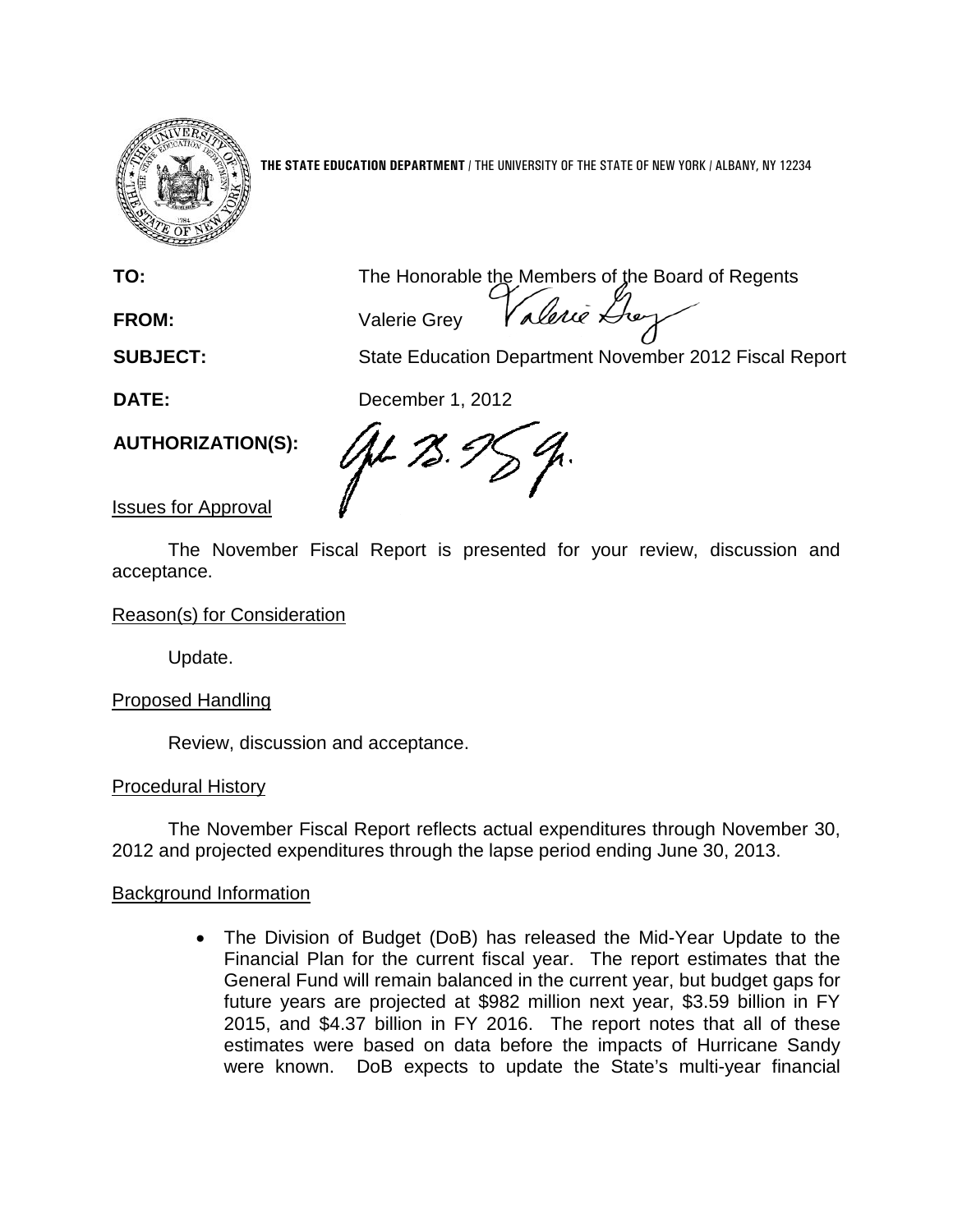projections with the impact of Hurricane Sandy in January when the Executive Budget is released.

- All Funds Extensive spending controls continue.
- General Fund Overall spending plans reflect a 2.5 percent reduction from the 2011-2012 levels as included in the 2012-2013 enacted budget. General Fund accounts are in structural balance with the exception of the Tenured Teacher Hearings (TTH) account, although fiscal and programmatic reforms were included in the enacted state budget, there continues to be a deficit of an estimated \$9 million in unpaid bills due to chronic underfunding of this program. Based on the new TTH legislation, claims received for cases commencing after April 1, 2012 will be paid first from this appropriation. Any funds remaining after new case claims are paid will be used for prior year claims.
- Special Revenue Our revenue accounts are all in structural balance on a current year basis and the accumulated negative balance in the Cultural Education Account is being reduced by approximately \$700,000.
- Federal This report reflects current year plans for two year grant awards.

## Recommendation

I recommend that the Board of Regents accept the November 2012 State Education Department Fiscal Report as presented.

## Timetable for Implementation

N/A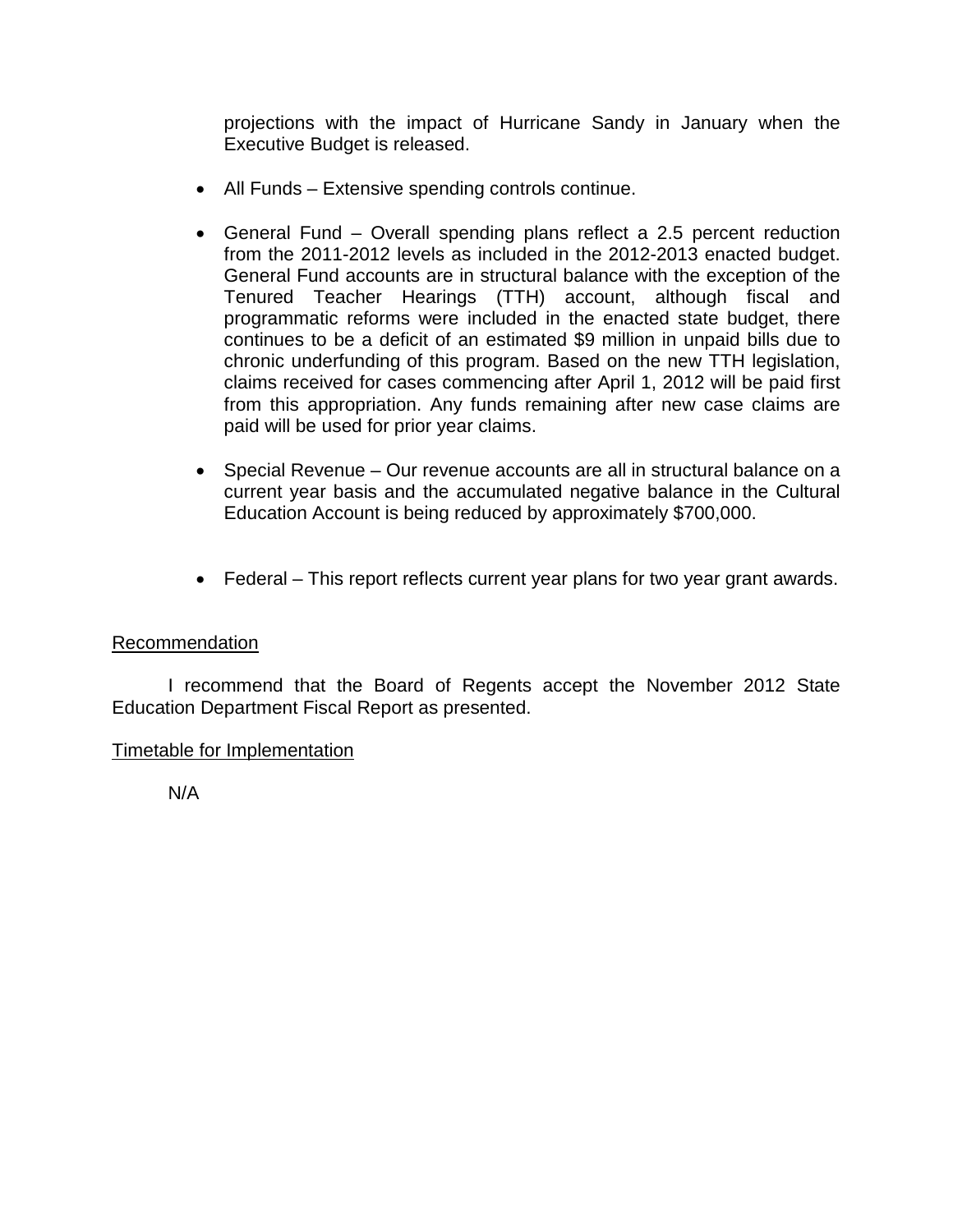### **STATE EDUCATION DEPARTMENT GRAND TOTALS FINANCIAL STATUS AS OF November 30, 2012**

*For State Fiscal Year 2012-13*

|                                                                                                                        |          | (1)                                    | (2)                                    | (3)                                                      | (4)                                             | (5)                                                    | (6)                                                      | (7)                                                   | (8)                                              | (9)<br>Cumulative                                |                                                        |
|------------------------------------------------------------------------------------------------------------------------|----------|----------------------------------------|----------------------------------------|----------------------------------------------------------|-------------------------------------------------|--------------------------------------------------------|----------------------------------------------------------|-------------------------------------------------------|--------------------------------------------------|--------------------------------------------------|--------------------------------------------------------|
|                                                                                                                        |          | Available<br>Funds<br>on 4/1/12        | 2012-2013<br>Projected<br>Revenue      | Cumulative<br>Projected<br>Revenue<br>2012-2013          | Actual<br>Expenditures<br>Through<br>11/30/12   | Projected<br>Expenditures<br>to Program<br>Period End  | Total<br>Expenditures<br>Actual and<br>Projected         | 2012-2013<br>Projected<br>Revenue vs.<br>Expenditures | Projected<br>Structural<br>Balance<br>at 3/31/13 | Projected<br>Balance<br>at Program<br>Period End |                                                        |
| <b>GENERAL FUND</b><br>Personal Service<br>Nonpersonal Service                                                         | Subtotal | $\overline{0}$<br>$\Omega$<br>$\Omega$ | 25,102,204<br>17,537,796<br>42,640,000 | 25,102,204<br>17,537,796<br>42,640,000                   | 13,537,931<br>2,934,782<br>16,472,713           | 11,564,273<br>14,603,014<br>26, 167, 287               | 25,102,204<br>17,537,796<br>42,640,000                   | $\mathbf{0}$<br>$0$ (a)<br>$0$ (a)                    | $\mathbf{0}$<br>$\mathbf{0}$<br>$\mathbf{0}$     | $\boldsymbol{0}$<br>0<br>$\Omega$                |                                                        |
| <b>SPECIAL REVENUE</b><br>All Accounts                                                                                 | Subtotal | 13,449,327                             | 156,721,619                            | 170,170,946                                              | 65,164,141                                      | 89,583,538                                             | 154,747,679                                              | 1,973,940                                             | 7,838,713                                        | 15,423,267                                       | (5,864,773)                                            |
| <b>FEDERAL FUNDS</b><br>October-September Programs<br>Personal Service<br>Fringe/Indirect Costs<br>Nonpersonal Service | Subtotal | N/A<br>N/A<br>N/A<br>N/A               | N/A<br>N/A<br>N/A<br>N/A               | 52,185,258<br>40,919,921<br>20,640,296<br>113,745,475    | 285,103<br>$\mathbf{0}$<br>1,799<br>286,902     | 51,900,155<br>40,919,921<br>20,638,497<br>113,458,573  | 52,185,258<br>40,919,921<br>20,640,296<br>113,745,475    | N/A<br>N/A<br>N/A<br>N/A                              | N/A<br>N/A<br>N/A<br>N/A                         | N/A<br>N/A<br>N/A<br>N/A                         | 0<br>$\mathbf 0$<br>$\Omega$<br>$\Omega$               |
| July-June Programs<br>Personal Service<br>Fringe/Indirect Costs<br>Nonpersonal Service                                 | Subtotal | N/A<br>N/A<br>N/A<br>N/A               | N/A<br>N/A<br>N/A<br>N/A               | 35, 165, 277<br>27,153,280<br>130,149,600<br>192,468,157 | 2,885,463<br>$\mathbf{0}$<br>1,988<br>2,887,450 | 32,279,814<br>27,153,280<br>130,147,612<br>189,580,707 | 35, 165, 277<br>27,153,280<br>130,149,600<br>192,468,157 | N/A<br>N/A<br>N/A<br>N/A                              | N/A<br>N/A<br>N/A<br>N/A                         | N/A<br>N/A<br>N/A<br>N/A                         | $\mathbf 0$<br>$\mathbf 0$<br>$\mathbf{0}$<br>$\Omega$ |
| <b>GRAND TOTALS</b>                                                                                                    |          | N/A                                    | N/A                                    | 519,024,578                                              | 84,811,206                                      | 418,790,105                                            | 503,601,311                                              | N/A                                                   | N/A                                              | N/A                                              |                                                        |

(a) A cumulative deficit of \$9 million is projected by the end of the year as a result of continued underfunding of prior year claims for the Tenured Teacher Hearing program.

1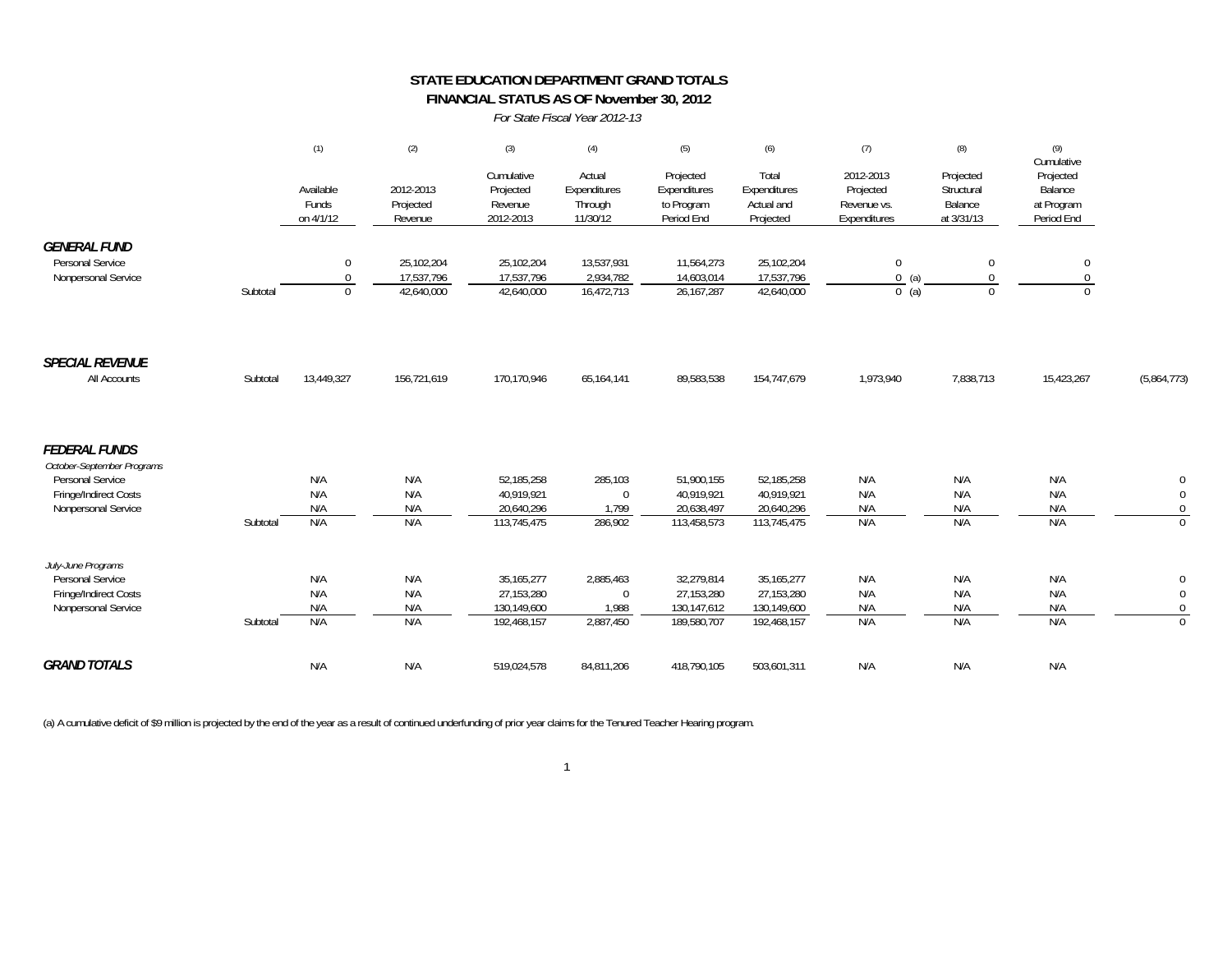#### **FINANCIAL STATUS AS OF November 30, 2012 ADULT CAREER AND CONTINUING EDUCATION SERVICES**

*For State Fiscal Year 2012-13*

|                                     |          | (1)<br>Available<br>Funds<br>on 4/1/12 | (2)                               | (3)<br>Cumulative<br>Projected<br>Revenue<br>2012-2013 | (4)<br>Actual<br>Expenditures<br>Through<br>11/30/12 | (5)<br>Projected<br>Expenditures<br>to Program<br>Period End | (6)<br>Total<br>Expenditures<br>Actual and<br>Projected | (7)<br>2012-2013<br>Projected<br>Revenue vs.<br>Expenditures | (8)<br>Projected<br>Structural<br>Balance<br>at 3/31/13 | (9)<br>Cumulative<br>Projected<br>Balance<br>at Program<br>Period End | (10)<br>One<br>Time<br>Adjustment |
|-------------------------------------|----------|----------------------------------------|-----------------------------------|--------------------------------------------------------|------------------------------------------------------|--------------------------------------------------------------|---------------------------------------------------------|--------------------------------------------------------------|---------------------------------------------------------|-----------------------------------------------------------------------|-----------------------------------|
|                                     |          |                                        | 2012-2013<br>Projected<br>Revenue |                                                        |                                                      |                                                              |                                                         |                                                              |                                                         |                                                                       |                                   |
| <b>GENERAL FUND</b>                 |          |                                        |                                   |                                                        |                                                      |                                                              |                                                         |                                                              |                                                         |                                                                       |                                   |
| Personal Service                    |          | 0                                      | 667,000                           | 667,000                                                | 523,639                                              | 143,361                                                      | 667,000                                                 | $\mathbf{0}$                                                 | $\mathbf{0}$                                            | 0                                                                     | $\mathbf 0$                       |
| Nonpersonal Service                 |          |                                        | 2,039,000                         | 2,039,000                                              | 682,148                                              | 1,356,852                                                    | 2,039,000                                               |                                                              |                                                         |                                                                       |                                   |
|                                     | Subtotal | $\Omega$                               | 2,706,000                         | 2,706,000                                              | 1,205,787                                            | 1,500,213                                                    | 2,706,000                                               | $\Omega$                                                     | $\Omega$                                                |                                                                       | $\Omega$                          |
| <b>FEDERAL FUNDS</b>                |          |                                        |                                   |                                                        |                                                      |                                                              |                                                         |                                                              |                                                         |                                                                       |                                   |
| October-September Programs          |          |                                        |                                   |                                                        |                                                      |                                                              |                                                         |                                                              |                                                         |                                                                       |                                   |
| Personal Service                    |          | N/A                                    | N/A                               | 45,884,936                                             | $\Omega$                                             | 45,884,936                                                   | 45,884,936                                              | N/A                                                          | N/A                                                     | N/A                                                                   |                                   |
| Fringe/Indirect Costs               |          | N/A                                    | N/A                               | 36,506,056                                             | $\Omega$                                             | 36,506,056                                                   | 36,506,056                                              | N/A                                                          | N/A                                                     | N/A                                                                   | $\Omega$                          |
| Nonpersonal Service                 |          | N/A                                    | N/A                               | 13,997,777                                             | 1,799                                                | 13,995,978                                                   | 13,997,777                                              | N/A                                                          | N/A                                                     | N/A                                                                   |                                   |
|                                     | Subtotal | N/A                                    | N/A                               | 96,388,769                                             | 1,799                                                | 96,386,970                                                   | 96,388,769                                              | N/A                                                          | N/A                                                     | N/A                                                                   | $\Omega$                          |
| July-June Programs                  |          |                                        |                                   |                                                        |                                                      |                                                              |                                                         |                                                              |                                                         |                                                                       |                                   |
| Personal Service                    |          | N/A                                    | N/A                               | 1,360,500                                              | 157,472                                              | 1,203,028                                                    | 1,360,500                                               | N/A                                                          | N/A                                                     | N/A                                                                   | $\mathbf 0$                       |
| Fringe/Indirect Costs               |          | N/A                                    | N/A                               | 939,562                                                |                                                      | 939,562                                                      | 939,562                                                 | N/A                                                          | N/A                                                     | N/A                                                                   | $\mathbf 0$                       |
| Nonpersonal Service                 |          | N/A                                    | N/A                               | 1,761,425                                              |                                                      | 1,761,425                                                    | 1,761,425                                               | N/A                                                          | N/A                                                     | N/A                                                                   |                                   |
|                                     | Subtotal | N/A                                    | N/A                               | 4,061,487                                              | 157,472                                              | 3,904,015                                                    | 4,061,487                                               | N/A                                                          | N/A                                                     | N/A                                                                   | $\Omega$                          |
| <b>SPECIAL REVENUE</b>              |          |                                        |                                   |                                                        |                                                      |                                                              |                                                         |                                                              |                                                         |                                                                       |                                   |
| Workers' Compensation               |          | 108,516                                | $100,000$ (b)                     | 208,516                                                | 14,634                                               | 85,366                                                       | 100,000                                                 | $\Omega$                                                     | $\Omega$                                                | 108,516                                                               | $\Omega$                          |
| <b>Social Security</b>              |          | $0$ (a)                                | 519,272                           | 519,272                                                | 107,794                                              | 411,478                                                      | 519,272                                                 |                                                              |                                                         | $\Omega$                                                              | $\Omega$                          |
| Proprietary - Supervision           |          | 2,728,842                              | 3,228,625 (c)                     | 5,957,467                                              | 1,494,426                                            | 2,495,718                                                    | 3,990,144                                               | $(761, 519)$ (e)                                             | (51, 519)                                               | 1,967,323 (g)                                                         | (710,000)                         |
| Proprietary - Tuition Reimbursement |          | 2,636,421                              | 705,000 (d)                       | 3,341,421                                              | $\mathbf{0}$                                         | 500,000                                                      | 500,000                                                 | 205,000                                                      | 705,000                                                 | 2,841,421 (h)                                                         | (500,000)                         |
| High School Equivalency (GED)       |          | 972.113                                | 215,000                           | 1,187,113                                              | 102,706                                              | 811,233                                                      | 913,939                                                 | $(698,939)$ (e)                                              | $(591, 286)$ (f)                                        | 273,174                                                               | (107, 653)                        |

(a) This is a reimbursable account. Carry-in balances are not reported for reimbursable accounts since these balances will ultimately be zero (allowing for processing time).

(b) A sweep of \$32,000 is anticipated against this account pursuant to the enacted State budget.

(c) A sweep of \$297,000 is anticipated against this account pursuant to the enacted State budget.

(d) A sweep of \$23,000 is anticipated against this account pursuant to the enacted State budget.

(e) This imbalance is the result of normal cash flow and the use of prior year funds to meet current year one-time obligations.

(f) This imbalance is the result of normal cash flow and the use of prior year funds to meet current year obligations.

(g) Some funds are earmarked for future technology enhancements.

(h) Funds are earmarked to provide financial protection for students who attend licensed proprietary schools in the event of a school closing.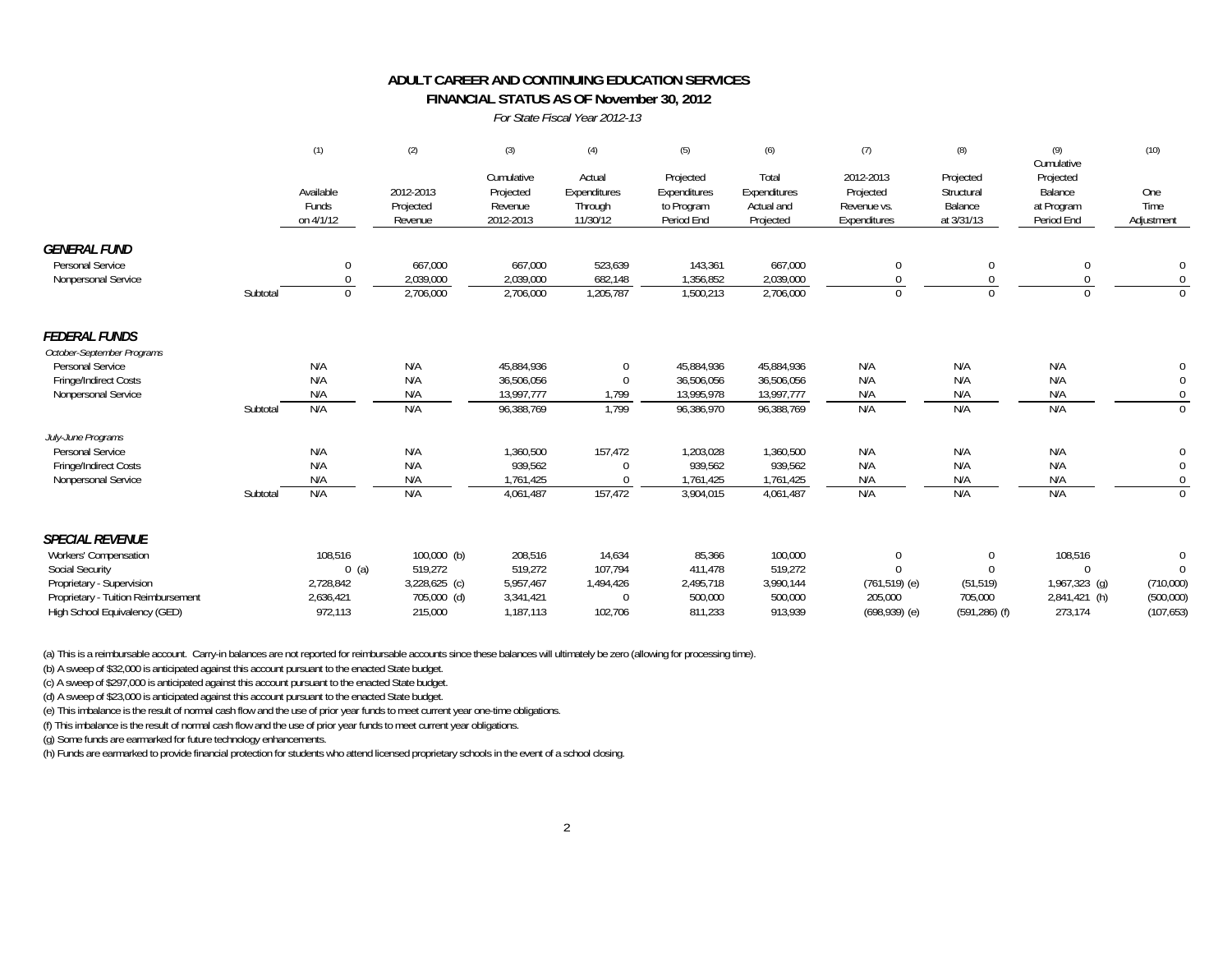### **FINANCIAL STATUS AS OF November 30, 2012** *For State Fiscal Year 2012-13***PROFESSIONS**

|                                                     | (1)                             | (2)                               | $\left( 3\right)$                               | (4)                                           | (5)                                                   | (6)                                              |                                                       | (8)                                              | Cumulative                                       | (10)                      |
|-----------------------------------------------------|---------------------------------|-----------------------------------|-------------------------------------------------|-----------------------------------------------|-------------------------------------------------------|--------------------------------------------------|-------------------------------------------------------|--------------------------------------------------|--------------------------------------------------|---------------------------|
|                                                     | Available<br>Funds<br>on 4/1/12 | 2012-2013<br>Projected<br>Revenue | Cumulative<br>Projected<br>Revenue<br>2012-2013 | Actual<br>Expenditures<br>Through<br>11/30/12 | Projected<br>Expenditures<br>to Program<br>Period End | Total<br>Expenditures<br>Actual and<br>Projected | 2012-2013<br>Projected<br>Revenue vs.<br>Expenditures | Projected<br>Structural<br>Balance<br>at 3/31/13 | Projected<br>Balance<br>at Program<br>Period End | One<br>Time<br>Adjustment |
| <b>SPECIAL REVENUE</b><br>Office of the Professions | 3,276,350                       | 47,264,520 (a)                    | 50,540,870                                      | 17,415,792                                    | 24,370,129                                            | 41,785,921                                       | 5,478,599                                             | 6,089,599                                        | 8,754,949                                        | (611,000)                 |
| <b>E-Licensing Project</b>                          | 8,469,457 (b)                   | $^{(1)}$                          | 8,469,457                                       |                                               | 2,200,000                                             | 2,200,000                                        | (2,200,000)                                           | (2,200,000)                                      | 6,269,457                                        | $\Omega$                  |

(a) A sweep of \$2,777,000 is anticipated against this account pursuant to the enacted State budget. (b) Represents the five-year cost of the E-Licensing project.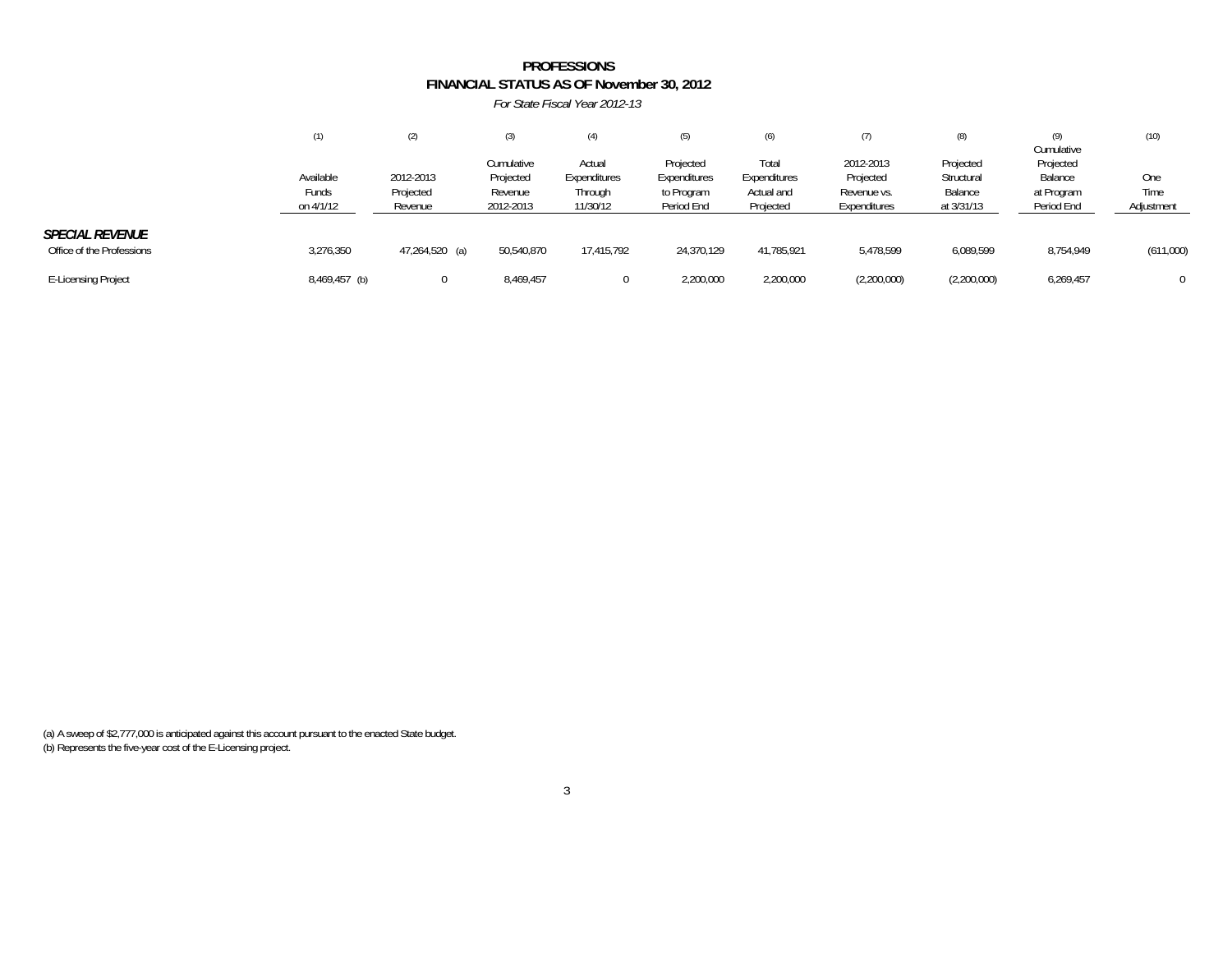### **HIGHER EDUCATIONFINANCIAL STATUS AS OF November 30, 2012**

*For State Fiscal Year 2012-13*

|                                                                                                                |          | (1)                             | (2)                               | (3)                                             | (4)                                           | (5)<br>Projected<br>Expenditures<br>to Program<br>Period End | (6)<br>Total<br>Expenditures<br>Actual and<br>Projected | (7)                                                   | (8)<br>Projected<br>Structural<br>Balance<br>at 3/31/13 | (9)<br>Cumulative<br>Projected<br>Balance<br>at Program<br>Period End |                              |
|----------------------------------------------------------------------------------------------------------------|----------|---------------------------------|-----------------------------------|-------------------------------------------------|-----------------------------------------------|--------------------------------------------------------------|---------------------------------------------------------|-------------------------------------------------------|---------------------------------------------------------|-----------------------------------------------------------------------|------------------------------|
|                                                                                                                |          | Available<br>Funds<br>on 4/1/12 | 2012-2013<br>Projected<br>Revenue | Cumulative<br>Projected<br>Revenue<br>2012-2013 | Actual<br>Expenditures<br>Through<br>11/30/12 |                                                              |                                                         | 2012-2013<br>Projected<br>Revenue vs.<br>Expenditures |                                                         |                                                                       |                              |
| <b>GENERAL FUND</b><br>Personal Service<br>Nonpersonal Service                                                 |          | $\Omega$                        | 2,357,204<br>301,964              | 2,357,204<br>301,964                            | 1,618,493<br>237,742                          | 738,711<br>64,222                                            | 2,357,204<br>301,964                                    | $\mathbf{0}$<br>$\mathbf{0}$                          |                                                         |                                                                       | 0<br>$\overline{0}$          |
| Tenured Teacher Hearings NPS (a)                                                                               | Subtotal | $\Omega$                        | 3,601,832<br>6,261,000            | 3,601,832<br>6,261,000                          | 466,003<br>2,322,239                          | 3,135,829<br>3,938,761                                       | 3,601,832<br>6,261,000                                  | $\Omega$                                              | (b)                                                     |                                                                       | $\mathbf 0$<br>$\Omega$      |
| <b>FEDERAL FUNDS</b><br>July-June Programs<br>Personal Service<br>Fringe/Indirect Costs<br>Nonpersonal Service | Subtotal | N/A<br>N/A<br>N/A<br>N/A        | N/A<br>N/A<br>N/A<br>N/A          | 919,993<br>270,503<br>264,005<br>1,454,501      | $\Omega$<br>0<br>0                            | 919,993<br>270,503<br>264,005<br>1,454,501                   | 919,993<br>270,503<br>264,005<br>1,454,501              | N/A<br>N/A<br>N/A<br>N/A                              | N/A<br>N/A<br>N/A<br>N/A                                | N/A<br>N/A<br>N/A<br>N/A                                              | 0<br>$\mathbf 0$<br>$\Omega$ |
| <b>SPECIAL REVENUE</b><br>Office of Teacher Certification                                                      |          | 3,048,118                       | $6,800,000$ (c)                   | 9,848,118                                       | 2,860,893                                     | 4,136,997                                                    | 6,997,890                                               | $(197, 890)$ (e)                                      | 4,110                                                   | 2,850,228                                                             | (202,000)                    |
| Regents Accreditation of Teacher Education                                                                     |          | 83,891                          | $31,000$ (d)                      | 114,891                                         | 0                                             | 85,830                                                       | 85,830                                                  | $(54,830)$ (e)                                        | 31,000                                                  | 29,061                                                                | (85, 830)                    |

(a) Based on 3020-a law changes, new claims for cases begun after 4/1/12 will be the first claims paid from this appropriation.

(b) A cumulative deficit of \$9 million is projected by the end of the year as a result of continued underfunding of prior year claims for the Tenured Teacher Hearing program.

(c) A sweep of \$861,000 is anticipated against this account pursuant to the enacted State budget.

(d) A sweep of \$21,000 is anticipated against this account pursuant to the enacted State budget.

(e) This imbalance is the result of the use of prior year funds to meet current year one-time obligations.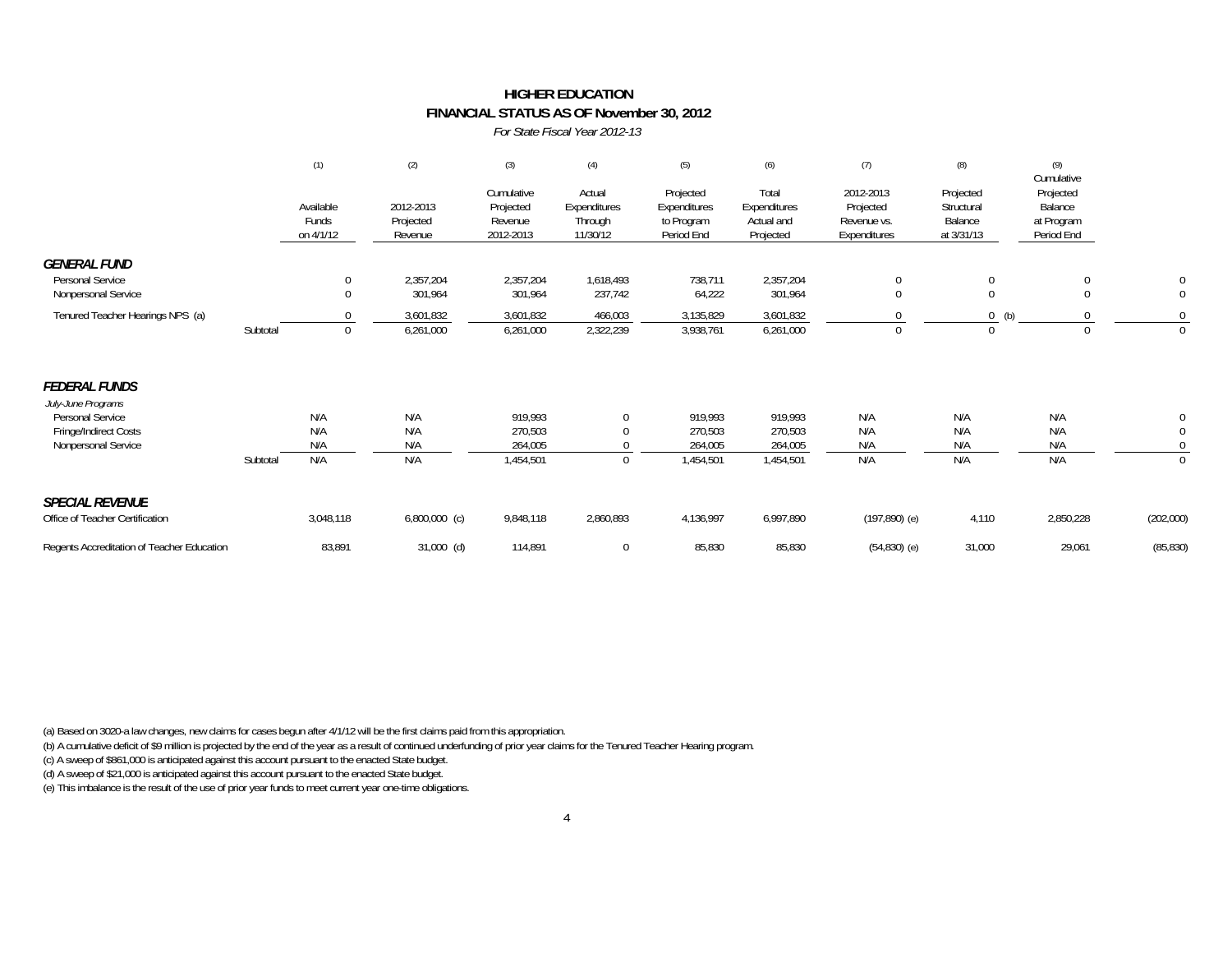### **OFFICE OF P-12 FINANCIAL STATUS AS OF November 30, 2012**

*For State Fiscal Year 2012-13*

|                                                                |          | (1)                             | (2)                                   | (3)                                             | (4)                                           | (5)                                                   | (6)                                              | (7)                                                   | (8)                                              | (9)<br>Cumulative                                | (10)                         |
|----------------------------------------------------------------|----------|---------------------------------|---------------------------------------|-------------------------------------------------|-----------------------------------------------|-------------------------------------------------------|--------------------------------------------------|-------------------------------------------------------|--------------------------------------------------|--------------------------------------------------|------------------------------|
|                                                                |          | Available<br>Funds<br>on 4/1/12 | 2012-2013<br>Projected<br>Revenue     | Cumulative<br>Projected<br>Revenue<br>2012-2013 | Actual<br>Expenditures<br>Through<br>11/30/12 | Projected<br>Expenditures<br>to Program<br>Period End | Total<br>Expenditures<br>Actual and<br>Projected | 2012-2013<br>Projected<br>Revenue vs.<br>Expenditures | Projected<br>Structural<br>Balance<br>at 3/31/13 | Projected<br>Balance<br>at Program<br>Period End | One<br>Time<br>Adjustment    |
| <b>GENERAL FUND</b><br>Personal Service<br>Nonpersonal Service | Subtotal | $\Omega$<br>$\Omega$            | 15,301,000<br>9,210,000<br>24,511,000 | 15,301,000<br>9,210,000<br>24,511,000           | 6,870,631<br>936,061<br>7,806,692             | 8,430,369<br>8,273,939<br>16,704,308                  | 15,301,000<br>9,210,000<br>24,511,000            | $\mathbf 0$<br>$\Omega$<br>$\Omega$                   | $\boldsymbol{0}$<br>$\Omega$<br>$\Omega$         | 0<br>0<br>$\Omega$                               | 0<br>$\mathbf 0$<br>$\Omega$ |
| <b>FEDERAL FUNDS</b><br>October-September Programs             |          |                                 |                                       |                                                 |                                               |                                                       |                                                  |                                                       |                                                  |                                                  |                              |
| Personal Service                                               |          | N/A                             | N/A                                   | 2,962,984                                       | 285,103                                       | 2,677,881                                             | 2,962,984                                        | N/A                                                   | N/A                                              | N/A                                              | 0                            |
| Fringe/Indirect Costs                                          |          | N/A                             | N/A                                   | 2,258,895                                       | $\Omega$                                      | 2,258,895                                             | 2,258,895                                        | N/A                                                   | N/A                                              | N/A                                              | $\mathbf 0$                  |
| Nonpersonal Service                                            |          | N/A                             | N/A                                   | 5,501,279                                       | $\Omega$                                      | 5,501,279                                             | 5,501,279                                        | N/A                                                   | N/A                                              | N/A                                              | $\mathbf 0$                  |
|                                                                | Subtotal | N/A                             | N/A                                   | 10,723,158                                      | 285,103                                       | 10,438,055                                            | 10,723,158                                       | N/A                                                   | N/A                                              | N/A                                              | $\mathbf 0$                  |
| July-June Programs (a)                                         |          |                                 |                                       |                                                 |                                               |                                                       |                                                  |                                                       |                                                  |                                                  |                              |
| Personal Service                                               |          | N/A                             | N/A                                   | 27,827,955                                      | 2,727,991                                     | 25,099,964                                            | 27,827,955                                       | N/A                                                   | N/A                                              | N/A                                              | $\overline{0}$               |
| Fringe/Indirect Costs                                          |          | N/A                             | N/A                                   | 25,943,215                                      | $\Omega$                                      | 25,943,215                                            | 25,943,215                                       | N/A                                                   | N/A                                              | N/A                                              | 0                            |
| Nonpersonal Service                                            |          | N/A                             | N/A                                   | 127,776,670                                     | 1,988                                         | 127,774,682                                           | 127,776,670                                      | N/A                                                   | N/A                                              | N/A                                              | 0                            |
|                                                                | Subtotal | N/A                             | N/A                                   | 181,547,840                                     | 2,729,978                                     | 178,817,862                                           | 181,547,840                                      | N/A                                                   | N/A                                              | N/A                                              | $\Omega$                     |
| <b>SPECIAL REVENUE</b>                                         |          |                                 |                                       |                                                 |                                               |                                                       |                                                  |                                                       |                                                  |                                                  |                              |
| State School for the Blind at Batavia                          |          | $0$ (b)                         | 10,019,549                            | 10,019,549                                      | 4,507,608                                     | 5,511,941                                             | 10,019,549                                       | $\mathbf 0$                                           | $\mathbf 0$                                      | $\bf{0}$                                         | $\mathbf 0$                  |
| State School for the Deaf at Rome                              |          | $0$ (b)                         | 9,640,670                             | 9,640,670                                       | 3,476,509                                     | 6,164,161                                             | 9,640,670                                        | $\mathbf 0$                                           | $\mathbf 0$                                      | $\Omega$                                         | $\overline{0}$               |

(a) Includes Race to the Top funding for both P-12 and Higher Ed.

(b) This is a reimbursable account. Carry-in balances are not reported for reimbursable accounts since these balances will ultimately be zero (allowing for processing time).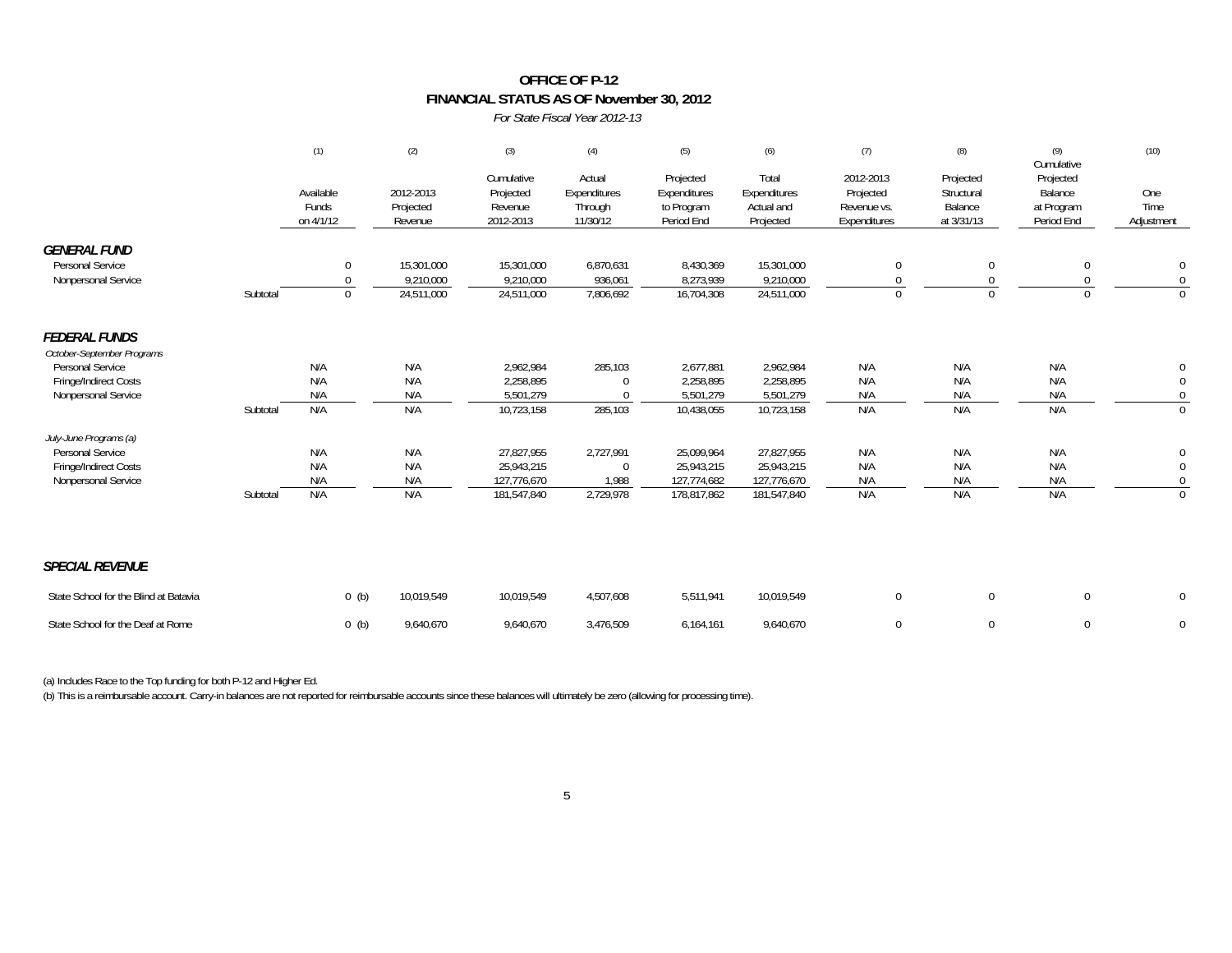# **FINANCIAL STATUS AS OF November 30, 2012 CULTURAL EDUCATION**

*For State Fiscal Year 2012-13*

|                                                                                                                                                                                                                                                                                                                                                                                                                                                  |          | (1)                                                                                                                    | (2)                                                                                                                         | (3)                                                                                                                   | (4)                                                                                                              | (5)                                                                                                                 | (6)                                                                                                                  | (7)                                                                                                                                              | (8)                                                                                                      | (9)<br>Cumulative                                                                                              | (10)                                                                                                                         |
|--------------------------------------------------------------------------------------------------------------------------------------------------------------------------------------------------------------------------------------------------------------------------------------------------------------------------------------------------------------------------------------------------------------------------------------------------|----------|------------------------------------------------------------------------------------------------------------------------|-----------------------------------------------------------------------------------------------------------------------------|-----------------------------------------------------------------------------------------------------------------------|------------------------------------------------------------------------------------------------------------------|---------------------------------------------------------------------------------------------------------------------|----------------------------------------------------------------------------------------------------------------------|--------------------------------------------------------------------------------------------------------------------------------------------------|----------------------------------------------------------------------------------------------------------|----------------------------------------------------------------------------------------------------------------|------------------------------------------------------------------------------------------------------------------------------|
|                                                                                                                                                                                                                                                                                                                                                                                                                                                  |          | Available<br>Funds<br>on 4/1/12                                                                                        | 2012-2013<br>Projected<br>Revenue                                                                                           | Cumulative<br>Projected<br>Revenue<br>2012-2013                                                                       | Actual<br>Expenditures<br>Through<br>11/30/12                                                                    | Projected<br>Expenditures<br>to Program<br>Period End                                                               | Total<br>Expenditures<br>Actual and<br>Projected                                                                     | 2012-2013<br>Projected<br>Revenue vs.<br>Expenditures                                                                                            | Projected<br>Structural<br>Balance<br>at 3/31/13                                                         | Projected<br>Balance<br>at Program<br>Period End                                                               | One<br>Time<br>Adjustment                                                                                                    |
| <b>GENERAL FUND</b><br>Personal Service<br>Nonpersonal Service                                                                                                                                                                                                                                                                                                                                                                                   | Subtotal | $\Omega$<br>$\Omega$                                                                                                   | 388,000<br>133,000<br>521,000                                                                                               | 388,000<br>133,000<br>521,000                                                                                         | 188,739<br>47,106<br>235,845                                                                                     | 199,261<br>85,894<br>285,155                                                                                        | 388,000<br>133,000<br>521,000                                                                                        | $\mathbf 0$<br>$\Omega$                                                                                                                          | $\mathbf{0}$                                                                                             | $\Omega$<br>$\Omega$<br>$\cap$                                                                                 | $\Omega$<br>$\mathbf{0}$<br>$\Omega$                                                                                         |
| <b>FEDERAL FUNDS</b><br>October-September Programs<br>Personal Service<br>Fringe/Indirect Costs<br>Nonpersonal Service                                                                                                                                                                                                                                                                                                                           | Subtotal | N/A<br>N/A<br>N/A<br>N/A                                                                                               | N/A<br>N/A<br>N/A<br>N/A                                                                                                    | 3,337,338<br>2,154,970<br>1,141,240<br>6,633,548                                                                      | $\boldsymbol{0}$<br>$\Omega$<br>$\Omega$                                                                         | 3,337,338<br>2,154,970<br>1,141,240<br>6,633,548                                                                    | 3,337,338<br>2,154,970<br>1,141,240<br>6,633,548                                                                     | N/A<br>N/A<br>N/A<br>N/A                                                                                                                         | N/A<br>N/A<br>N/A<br>N/A                                                                                 | N/A<br>N/A<br>N/A<br>N/A                                                                                       | 0<br>$\mathbf{0}$<br>$\Omega$<br>$\Omega$                                                                                    |
| <b>SPECIAL REVENUE</b><br><b>Cultural Education Account</b><br>Office of Cultural Education-Operations<br><b>Local Government Records</b><br>Management Improvement Fund<br>Records Management Program<br>Cultural Resource Survey Account<br><b>Education Museum Account</b><br><b>Education Archives Account</b><br><b>Education Library Account</b><br><b>Grants and Bequests</b><br>Archives Partnership Trust<br>Summer School for the Arts |          | (11, 918, 633)<br>$0$ (a)<br>1,086,237<br>$0$ (c)<br>255,117<br>139,623<br>123,546<br>251,951<br>120,825 (e)<br>22,861 | 27,700,000<br>3,704,980 (b)<br>1,700,000<br>7,553,475<br>2,200,000<br>12,000<br>60,000<br>$\mathbf 0$<br>559,538<br>657,990 | 15,781,367<br>3,704,980<br>2,786,237<br>7,553,475<br>2,455,117<br>151,623<br>183,546<br>251,951<br>680,363<br>680,851 | 11,426,212<br>1,426,696<br>956,425<br>1,946,186<br>1,312,150<br>32,663<br>43,769<br>24,820<br>210,281<br>538,933 | 15,542,667<br>1,938,772<br>1,002,178<br>5,607,289<br>1,001,835<br>57,337<br>76,231<br>216,331<br>348,787<br>119,057 | 26,968,879<br>3,365,468<br>1,958,603<br>7,553,475<br>2,313,985<br>90,000<br>120,000<br>241,151<br>559,068<br>657,990 | 731,121<br>339,512<br>$(258, 603)$ (d)<br>$\Omega$<br>$(113,985)$ (d)<br>$(78,000)$ (d)<br>$(60,000)$ (d)<br>$(241, 151)$ (d)<br>470<br>$\Omega$ | 731,121<br>339,512<br>24,551<br>$\Omega$<br>2,200,000<br>12,000<br>60,000<br>$\Omega$<br>470<br>$\Omega$ | (11, 187, 512)<br>339,512<br>827,634<br>$\Omega$<br>141,132<br>61,623<br>63,546<br>10,800<br>121,295<br>22,861 | $\Omega$<br>$\Omega$<br>(283, 154)<br>$\Omega$<br>(2,313,985)<br>(90,000)<br>(120,000)<br>(241, 151)<br>$\Omega$<br>$\Omega$ |

(a) The Local Government Records Management account carry-in is not reported because the revenue in this account supports both the administrative costs reported here and a larger Aid to Localities grant program, not reflec

(b) A sweep of \$822,000 is anticipated against this account pursuant to the enacted State budget.

(c) This is a reimbursable account. Carry-in balances are not reported for reimbursable accounts since these balances will ultimately be zero (allowing for processing time).

(d) This imbalance is the result of the use of prior year funds to meet current year one-time obligations.

(e) Excludes endowment funds.